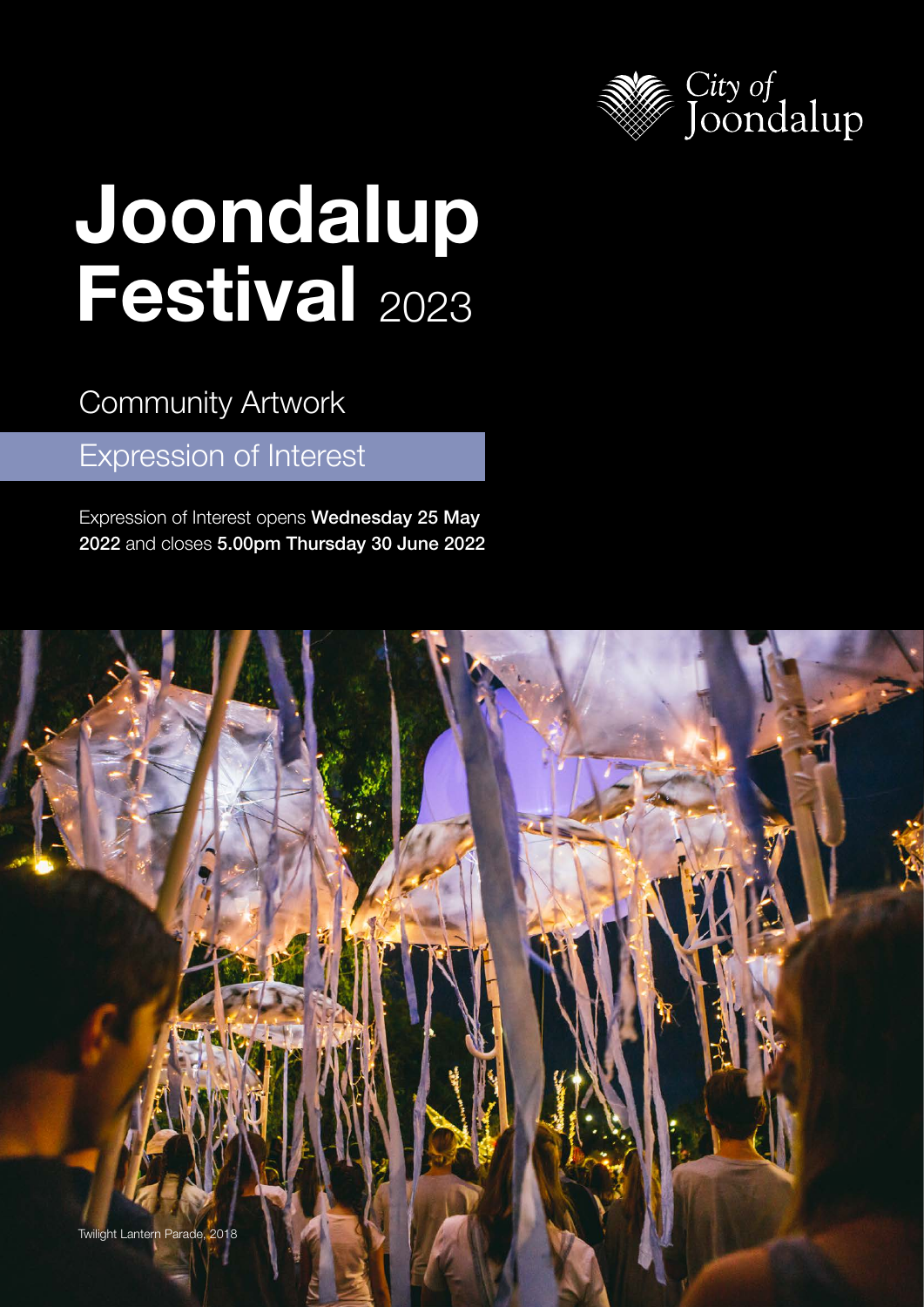### Are you an artist that is passionate about engaging with the community?

The City of Joondalup is holding an Expression of Interest for a community led artwork to form part of the 2023 Joondalup Festival.

## BACKGROUND

The Joondalup Festival was first established in 1998 with the objectives of bringing the community together, increasing the level of activity and community participation within the City Centre, and generating awareness of cultural activities within Joondalup. Still the region's largest cultural event, the Joondalup Festival is the finale to the summer events program.

After a three-year break, the Joondalup Festival returned in 2022 in an exciting new format. The revitalised program is now held over a three week period across various locations throughout the City. In 2021 the City of Joondalup released a Cultural Plan outlining the City's vision and values, including belonging and connection, showcasing local stories, access and inclusion and providing opportunities for locals.

For further information on the City's Cultural Plan, please visit [joondalup.wa.gov.au/culturalplan](http:// joondalup.wa.gov.au/culturalplan)

## COMMUNITY BASED PROJECT EXAMPLES

The Joondalup Festival has previously commissioned ambitious community art projects including:

- The Twilight Lantern Parade;
- Community Choral Project;
- String Symphony Galileo and Celeste with Spare Parts Puppet Theatre; and
- A series of temporary art installations by Sean Van der Poel and Sean Adamas.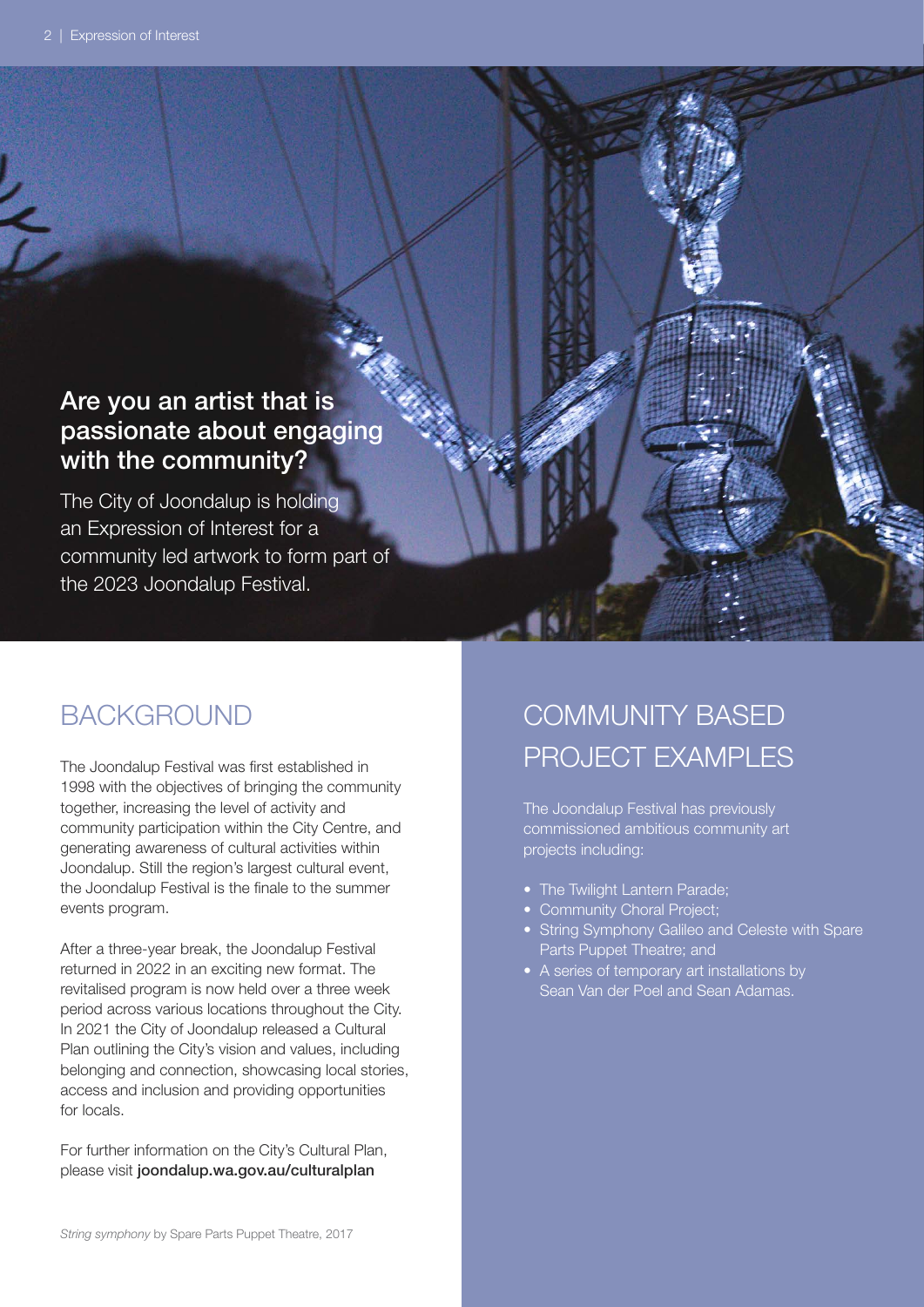

hART - My Neighbourhood by Sean Adamas engaged over 2,000 participants from schools and local community groups and resulted in a temporary public art installation installed at Hillarys Boat Harbour over three weeks.

**String Symphony** was a commission in partnership with Spare Parts Puppet Theatre which has toured internationally to Singapore and beyond. The giant illuminated puppet provides a mesmerising performance and required twelve audience members to become puppeteers. As the participants manipulate the giant interactive puppet, onlookers marvel at the beauty of this magnificent creation.

The City is calling out for proposals for a new artwork to present at the Joondalup Festival in 2023.

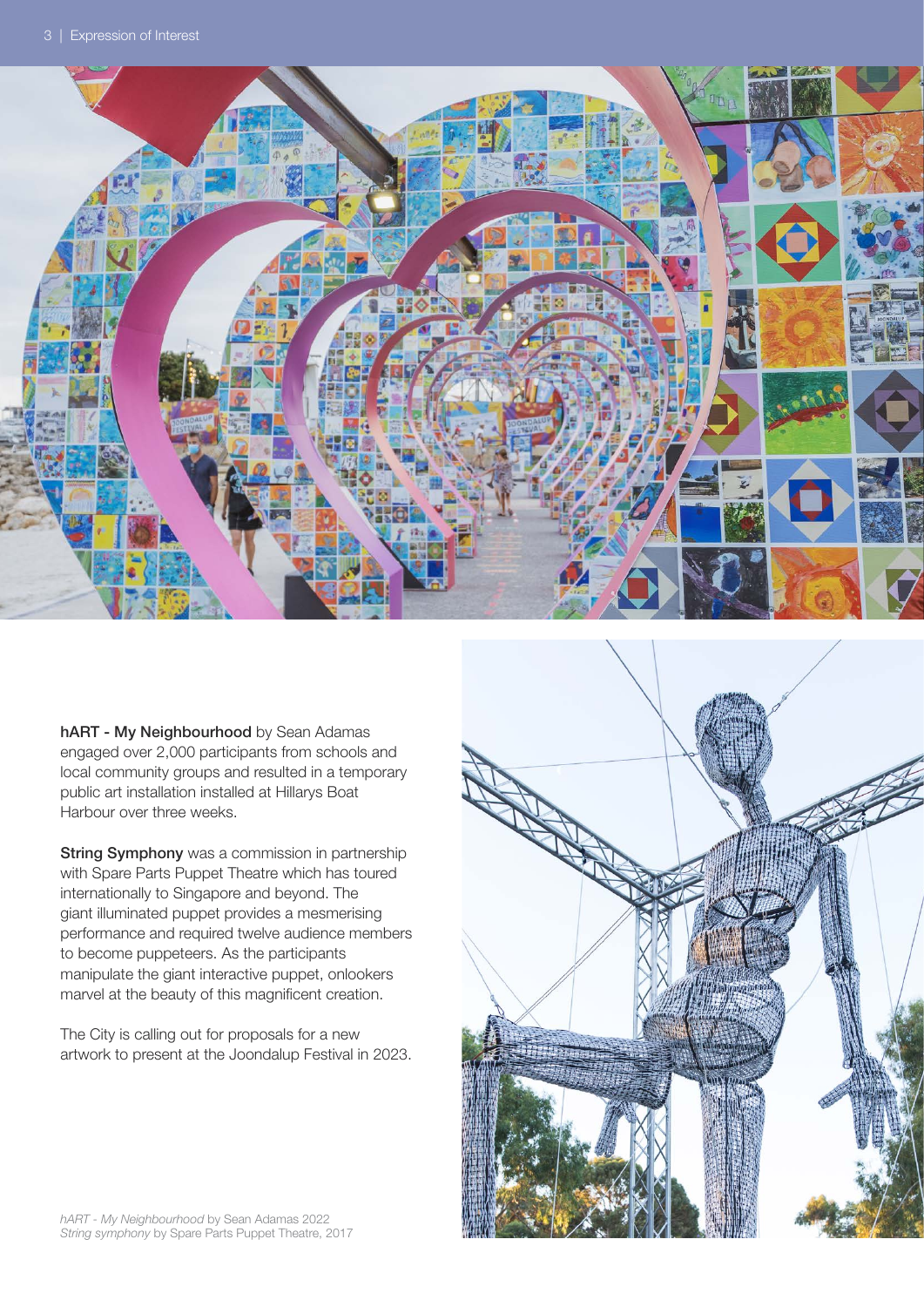#### PROJECT BRIEF

*For* the community *By* the Community *With* the Community

Inspired by the idea of producing art for the community, working hand-in hand with the community and supporting artistic contributions by the community, the City is seeking a community art project that provides an opportunity for individual contributions to become a valued part of a complete project. Artworks may be site specific; you may have an idea that could activate several locations at once, or the idea could be suitable for multiple sites throughout the City. Potential sites include:

- Hillarys Boat Harbour
- Joondalup City Centre
- Neil Hawkins Park
- Joondalup coastline from Marmion to Burns Beach.

All forms of artwork will be considered, including but not limited to temporary public art installations, musical or performance-based project.

#### IMPORTANT DATES

#### 2022 – 2023 Key Dates

| Project proposals<br>submitted             | Thursday 30 June 2022                             |
|--------------------------------------------|---------------------------------------------------|
| Proposal selected and<br>artist notified   | Wednesday 20 July 2022                            |
| Artist contracted                          | Saturday 30 July 2022                             |
| Prototype, or detailed<br>concept response | Tuesday 30 August 2022                            |
| Community engagement<br>and development    | Negotiable depending<br>on project                |
| Joondalup Festival                         | March / April 2023 -<br>exact dates to be advised |

#### PROJECT REQUIREMENTS

- Engagement with community members. This community participation could be facilitated through schools and community groups, or via direct access for individuals within the community.
- The project must be inclusive and cater to a wide range of ages and abilities.
- Day and night festival hours should be considered.
- Celebrate local Joondalup sites, heritage, and stories.
- The project should consider potential public health measures in relation to COVID-19 and its sustainability and environmental impact.

#### ARTIST REQUIREMENTS

- The artist takes full responsibility for project management (the City will not provide staffing, site crew, machinery or equipment).
- The artist is responsible for the purchase of all materials and build of all elements.
- Any engineering plans or certifications need to be obtained by the artist.
- The artist shall retain and provide evidence of current Public Liability Insurance to a minimum value of \$20 million.
- All projects up to \$50,000 will be considered, this figure covers the end-to-end project management including concept development, prototypes, artist fees, production fees, materials, labour and travel.

#### SELECTION PROCESS

The Joondalup Festival team will convene a selection panel to shortlist designers/artists, who will then be invited to present further design development before being awarded a contract. Canvassing of Elected Members will disqualify from selection and selection of works is at the City's discretion.

#### APPLICATIONS

Applications can only be submitted through the online form on the City of Joondalup website. Please visit the Community Art Project page at [joondalup.wa.gov.au](http://Joondalup.wa.gov.au) or email [performingarts@joondalup.wa.gov.au](mailto:performingarts%40joondalup.wa.gov.au?subject=) Applications close Thursday 30 June 2022.

#### QUESTIONS?

Please contact the City's Arts Officer on 9400 4925 or email [performingarts@joondalup.wa.gov.au](mailto:performingarts%40joondalup.wa.gov.au?subject=)